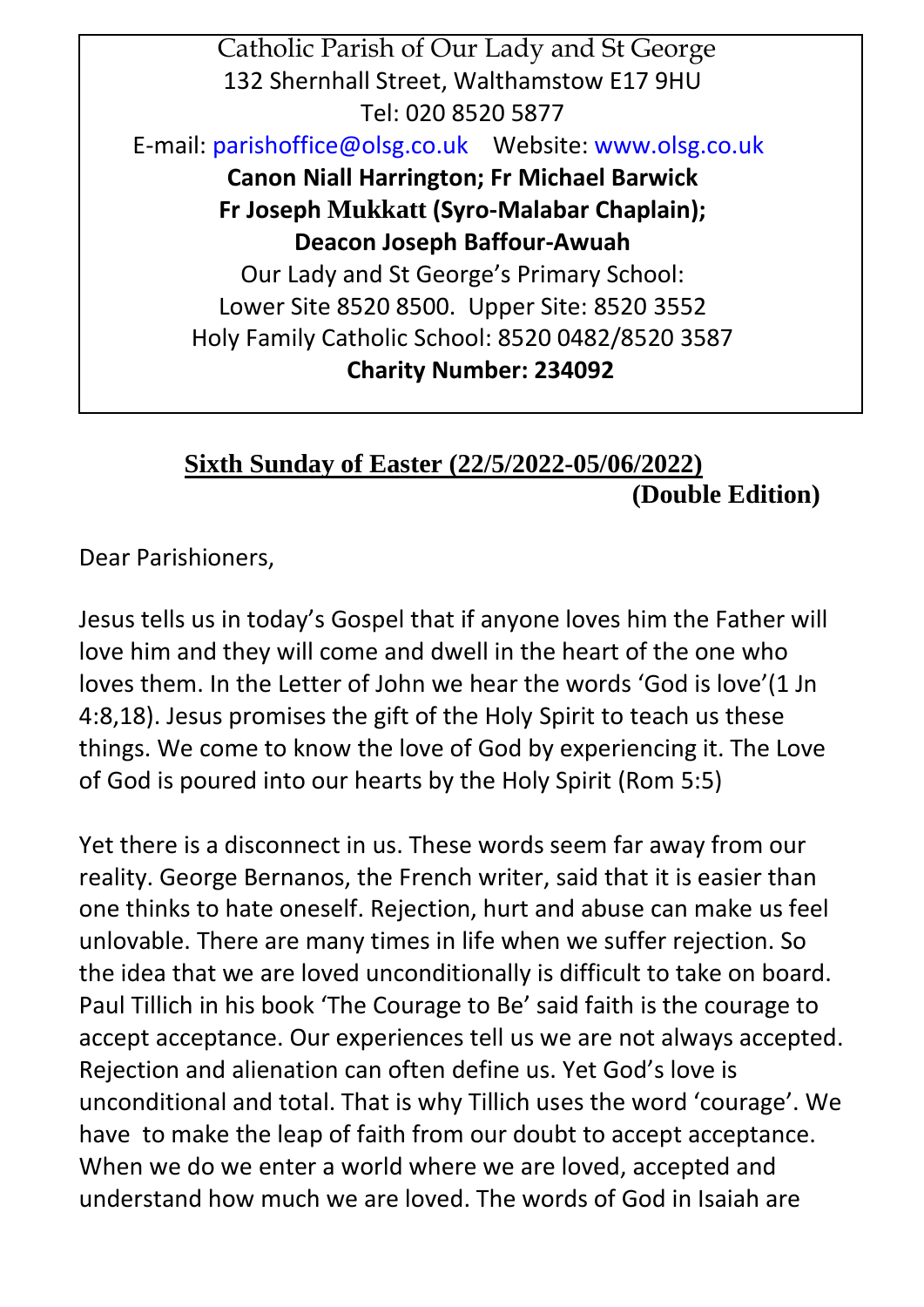addressed to us. '..you are precious in my eyes, and honoured and I love you' (Isa 43:4)

Have a Blessed Week.

auon Miall **===============================================================**

**MARRIAGES:** By appointment. At least six month's notice is required. Please speak to the priests for more information.

**Parish Baptism Preparation Course** The next parish preparation course (Session 1) for the Sacrament of Baptism will be on Monday 30<sup>th</sup> of May at 6:30pm and Session 2 Monday  $6<sup>th</sup>$  June.

The Sacrament of Reconciliation is available after all Masses weekdays and weekends. Ask one of the priests.

If you wish to book a Mass for a particular date and time you will need to give at least 10 weeks notice.

**Tamil Community Mass**: The Mass in Tamil will be celebrated each third Sunday of the month in Our Lady and Saint George's Church at 5p.m.

Proclaimers of the Word are asked to note the new Readers rota is now available to commence 29 May. Thanks for all your ministry to the parish. Anyone who is interested in Proclaiming the Word, please email the Parish office.

**LATE VOCATION TO THE PRIESTHOOD**: A vocation discernment weekend for men between the ages of 30 and 55 will take place at St Beuno's in North Wales from Friday 2nd to Sunday 4th September 2022. The direct link for further details and booking: Discernment Weekend https://www.pathwaystogod.org/courses-eventsretreats/discernment-weekend-older-men-2

The follow up meeting for the parish Saint Vincent de Paul Society will be on Tuesday 31st of May at 6:45 p.m., in the church meeting room.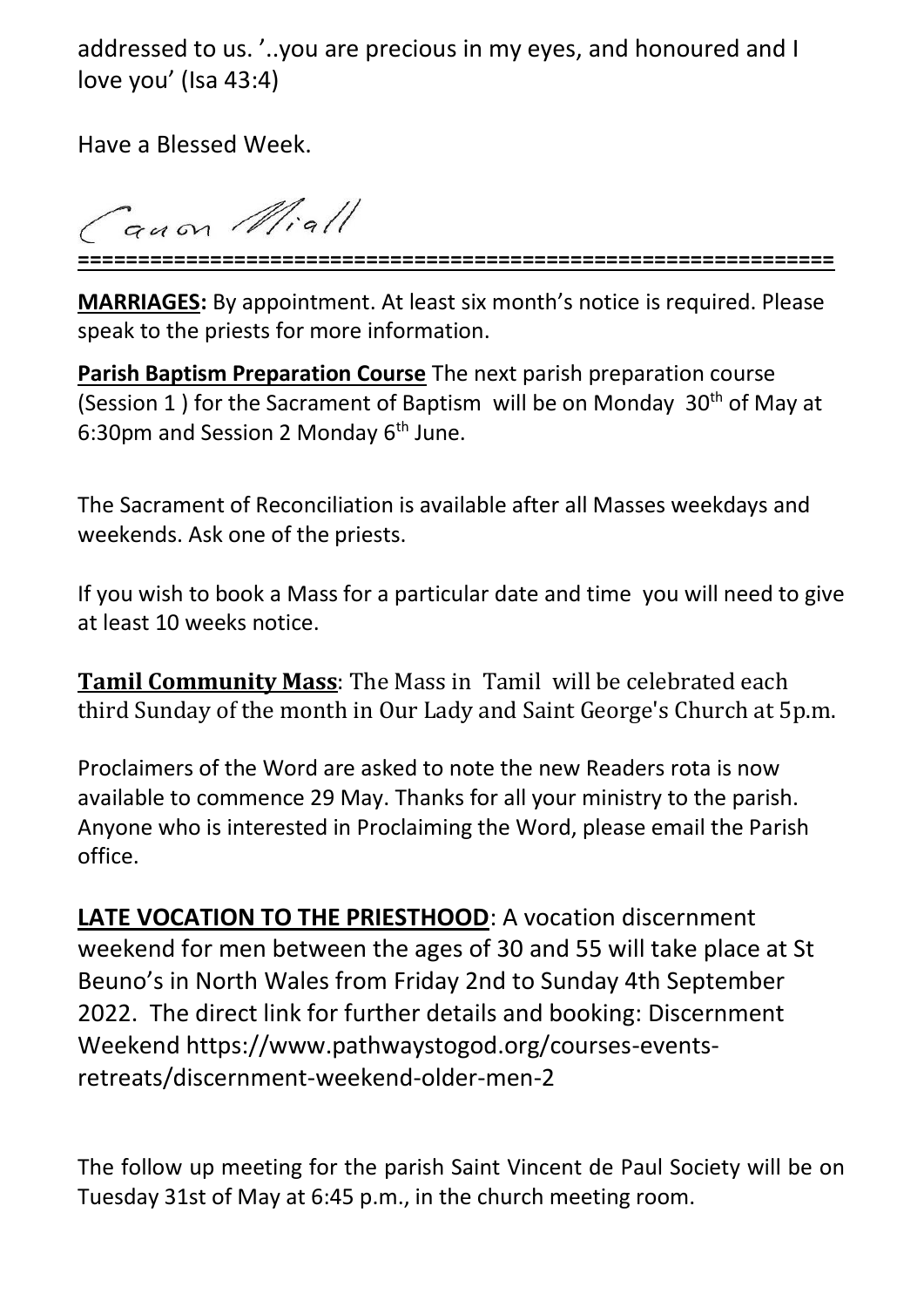**Ascension Thursday....**a holy day of obligation will be on Thursday 26th of May. Mass times : Vigil Mass Wednesday May 25th at 7:30p.m. and on the solemnity at 9:15a.m. and 7:30p.m.

**Diocesan Pilgrimage to Walsingham** : Departure time for the coach to Walsingham 8a.m. please be on time. Departure time from Walsingham 5p.m.

| 06:00 pm   | Eleni Adonis Papamichael (Rest in Peace) (Mary Leeds)  |
|------------|--------------------------------------------------------|
| Sun 22May  | <b>Sixth Sunday of Easter</b>                          |
| 08:30am    | Myles Anthony O' Connor and Family (Mary)              |
| 10:00am    | Mary Joseph (Rest in Peace) (Roy)                      |
| 12noon     | Joanna Zwadraska (Alexandra)                           |
| Mon 23May  | <b>FERIA</b>                                           |
| $09:15$ am | Family Intention (Lirie)                               |
| 06:00 pm   | Ram Ramsey (Rest in Peace) (Betty)                     |
| Tue 24 May | <b>FERIA</b>                                           |
| 09:15am    | Greta Weaver (Rest in Peace) (Maloney)                 |
| 06:00pm    | Deceased of Fitzpartick (Rest in Peace) (Ann)          |
| Wed 25 May | Saint Bede the Venerable, Priest, Doctor of the Church |
| 09:15am    | Joel Calacal (Rest in Peace) (Helen)                   |
| 7:30 pm    | Romama Ferreira De Oliveira (Rest in Peace) (Gil)      |
| Thu 26 May | The Ascension of the Lord                              |
| 09:15am    | Greta Weaver (Rest in Peace) (Dave Moss)               |
| 07:30pm    | Special Intention (Doherty)                            |
| Fri 27 May | <b>Saint Augustine of Canterbury, Bishop</b>           |
| 09:15 am   | Thanksgiving (Peter and Eileen)                        |
| 06:00pm    | Thanksgiving (Barry and Shelia)                        |
| Sat 28 May | <b>FERIA</b>                                           |
| 10:00am    | Thanksgiving (Victor and Olga)                         |
| 06:00pm    | Geeta Weaver (Rest in Peace)                           |
| Sun 29 May | Seventh Sunday of Easter (World Communication Day)     |
| 08:30 am   | Ciaran's Intention (Kathleen)                          |
| 10:00am    | Tommy Murphy (Rest in Peace) (Paddy and Mary)          |
| 12noon     | Joanna Zwadraska (Rest in Peace) (Alexandra)           |

## **Mass times and intentions at Our Lady and St. George**